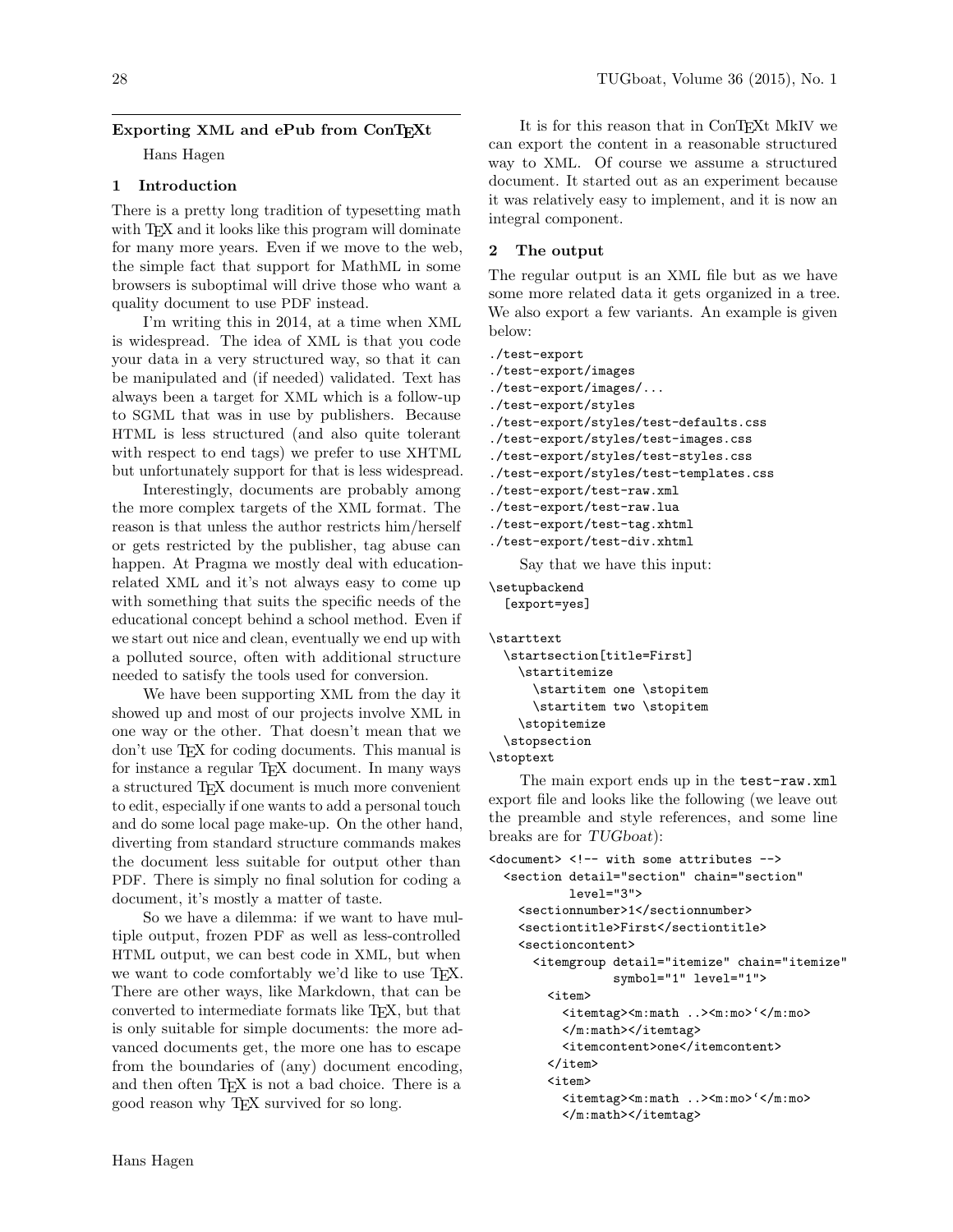```
<itemcontent>two</itemcontent>
        </item>
      </itemgroup>
    </sectioncontent>
  </section>
</document>
```
This file refers to the stylesheets and therefore renders quite well in a browser like Firefox that can handle XHTML with arbitrary tags.

The detail attribute tells us what instance of the element is used. Normally the chain attribute is the same but it can have more values. For instance, if we have:

```
\definefloat[graphic][graphics][figure]
```

```
...
\startplacefigure[title=First]
    \externalfigure[cow.pdf]
\stopplacefigure
...
\startplacegraphic[title=Second]
   \externalfigure[cow.pdf]
\stopplacegraphic
we get this:
<float detail="figure" chain="figure">
  <floatcontent>...</floatcontent>
  <floatcaption>...</floatcaption>
</float>
<float detail="graphic" chain="figure graphic">
  <floatcontent>...</floatcontent>
  <floatcaption>...</floatcaption>
</float>
```
This makes it possible to style specific categories of floats by using a (combination of) detail and/or chain as filters.

The body of the test-tag.xhtml file looks similar but it is slightly more tuned for viewing. For instance, hyperlinks are converted to a way that CSS and browsers like more. Keep in mind that the raw file can be the base for conversion to other formats, so that one stays closest to the original structure.

The test-div.xhtml file is even more tuned for viewing in browsers as it completely does away with specific tags. We explicitly don't map onto native HTML elements because that would make everything look messy and horrible, if only because there seldom is a relation between those elements and the original. One can always transform one of the export formats to pure HTML tags if needed.

#### <body>

```
<div class="document">
 <div class="section" id="aut-1">
    <div class="sectionnumber">1</div>
    <div class="sectiontitle">First</div>
    <div class="sectioncontent">
      <div class="itemgroup itemize symbol-1">
```

```
<div class="item">
             <div class="itemtag"><m:math ...>
                \langle m:mo>'\langle m:mo>\langle m:math>\langle div \rangle<div class="itemcontent">one</div>
           </div>
           <div class="item">
             <div class="itemtag"><m:math ...>
                \langle m:mo>'\langle /m:mo>\langle /m:math>\langle /div \rangle<div class="itemcontent">two</div>
          </div>
       </div>
       <div class="float figure">
          <div class="floatcontent">...</div>
          </div>
          <div class="floatcaption">...></div>
       </div>
       <div class="float figure graphic">
          <div class="floatcontent">...</div>
          </div>
          <div class="floatcaption">...></div>
       </div>
     </div>
  </div>
</body>
```
The default CSS file can deal with tags as well as classes. The file of additional styles contains definitions of so-called highlights. In the ConTEXt source one is better off using explicit named highlights instead of local font and color switches because these properties are then exported to the CSS. The images style defines all images used. The templates file lists all the elements used and can be used as a starting point for additional CSS styling.

Keep in mind that the export is not meant as a one-to-one visual representation. It represents structure so that it can be converted to whatever you like.

In order to get an export you must start your document with:

### \setupbackend

#### [export=yes]

So, we trigger a specific (extra) backend. In addition you can set up the export:

```
\setupexport
```

```
[svgstyle=test-basic-style.tex,
 cssfile=test-extras.css,
hyphen=yes,
width=60em]
```
The hyphen option will also export hyphenation information so that the text can be nicely justified. The svgstyle option can be used to specify a file where math is set up; normally this would only contain a bodyfont setup, and this option is only needed if you want to create an ePub file afterwards which has math represented as SVG.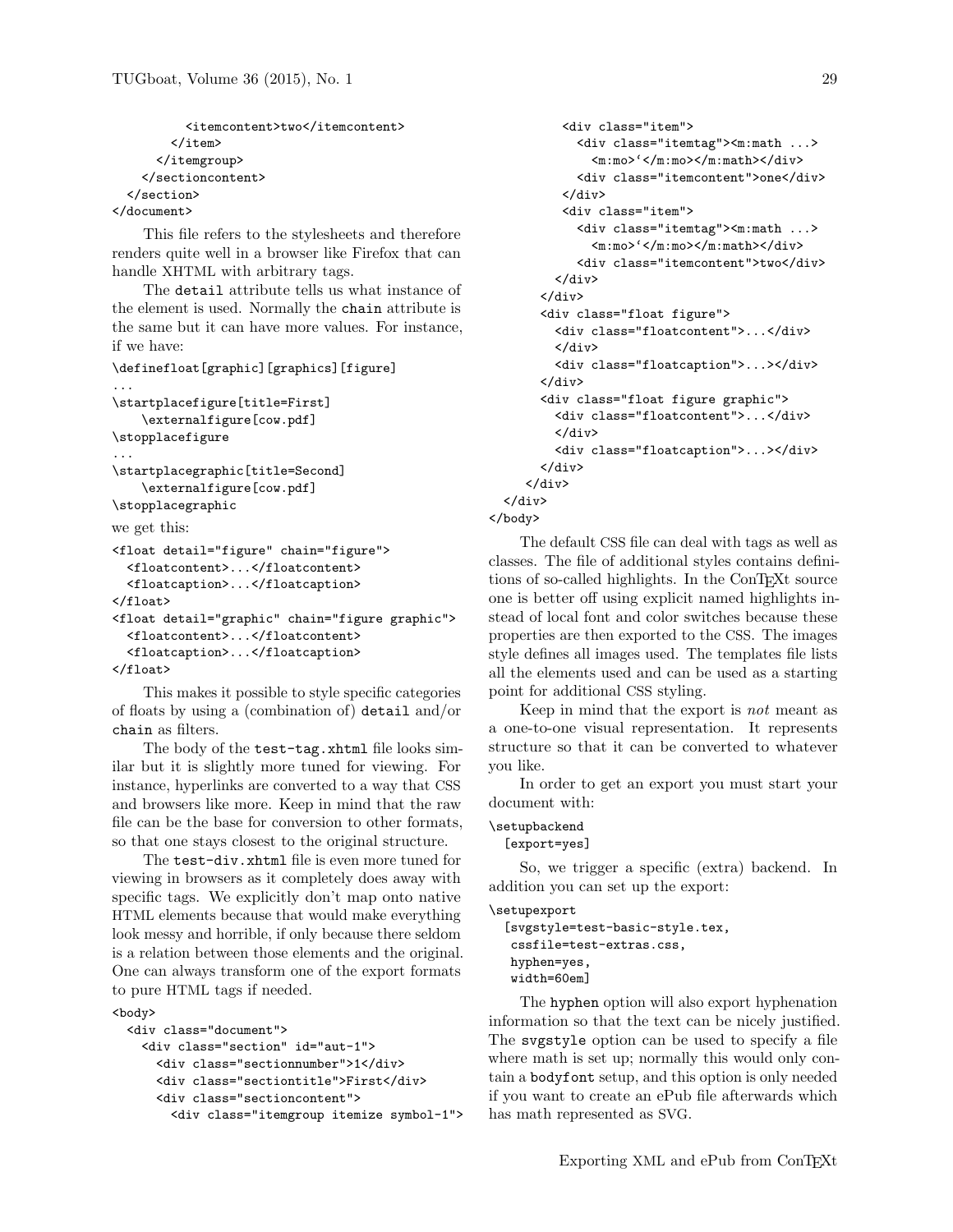The value of cssfile ends up as a style reference in the exported files. You can also pass a commaseparated list of names (between curly braces). These entries come after those of the automatically generated CSS files so you need to be aware of default properties.

#### 3 Images

Inclusion of images is done in an indirect way. Each image gets an entry in a special image related stylesheet and then gets referred to by id. Some extra information is written to a status file so that the script that creates ePub files can deal with the right conversion, for instance from PDF to SVG. Because we can refer to specific pages in a PDF file, this subsystem deals with that too. Images are expected to be in an images subdirectory and because in CSS the references are relative to the path where the stylesheet resides, we use ../images instead. If you do some postprocessing on the files or relocate them you need to keep in mind that you might have to change these paths in the image-related CSS file.

#### 4 ePub files

At the end of a run with exporting enabled you will get a message to the console that tells you how to generate an ePub file. For instance:

#### mtxrun --script epub --make --purge test

This will create a tree with the following organization:

```
./test-epub
```

```
./test-epub/META-INF
```

```
./test-epub/META-INF/container.xml
```
./test-epub/OEBPS

```
./test-epub/OEBPS/content.opf
```
- ./test-epub/OEBPS/toc.ncx
- ./test-epub/OEBPS/nav.xhtml
- ./test-epub/OEBPS/cover.xhtml

```
./test-epub/OEBPS/test-div.xhtml
```

```
./test-epub/OEBPS/images
```

```
./test-epub/OEBPS/images/...
```

```
./test-epub/styles
```

```
./test-epub/styles/test-defaults.css
```

```
./test-epub/styles/test-images.css
```

```
./test-epub/styles/test-styles.css
```

```
./test-epub/mimetype
```
Images will be moved to this tree as well and if needed they will be converted, for instance into SVG. Converted PDF files can have a page- $\langle number \rangle$  in their name when a specific page has been used.

You can pass the option --svgmath in which case math will be converted to SVG. The main reason for this feature is that we found out that MathML support in browsers is not currently as widespread as might be expected. The best bet is Firefox which natively supports it. The Chrome browser had it for a while but it got dropped and math is now delegated to JavaScript and friends. In Internet Explorer MathML should work (but I need to test that again).

This conversion mechanism is kind of interesting: one enters TEX math, then gets MathML in the export, and that gets rendered by TEX again, but now as a standalone snippet that then gets converted to SVG and embedded in the result.

# 5 Styles

One can argue that we should use native HTML elements but since we don't have a good guaranteedconsistent mapping onto that, it makes no sense to do so. Instead, we rely on either explicit tags with details and chains or divisions with classes that combine the tag, detail and chain. The tagged variant has some more attributes and those that use a fixed set of values become classes in the division variant. Also, once we start going the (for instance) H1, H2, etc. route we're lost when we have more levels than that or use a different structure. If an H3 can reflect several levels it makes no sense to use it. The same is true for other tags: if a list is not really a list than tagging it with LI is counterproductive. We're often dealing with very complex documents so basic HTML tagging becomes rather meaningless.

If you look at the division variant (this is used for ePub too) you will notice that there are no empty elements but div blocks with a comment as content. This is needed because otherwise they get ignored, which for instance makes table cells invisible.

The relation between detail and chain (reflected in class) can best be seen from the next example.

```
\definefloat[myfloata]
```

```
\definefloat[myfloatb][myfloatbs][figure]
\definefloat[myfloatc][myfloatcs][myfloatb]
```
This creates two new float instances. The first inherits from the main float settings, but can have its own properties. The second example inherits from the figure so in fact it is part of a chain. The third one has a longer chain.

```
<float detail="myfloata">...</float>
<float detail="myfloatb" chain="figure">
...</float>
```
<float detail="myfloatc" chain="figure myfloatb"> ...</float>

In a CSS style you can now configure tags, details, and chains as well as classes (we show only a few possibilities). Here, the CSS element on the first line of each pair is invoked by the CSS selector on the second line.